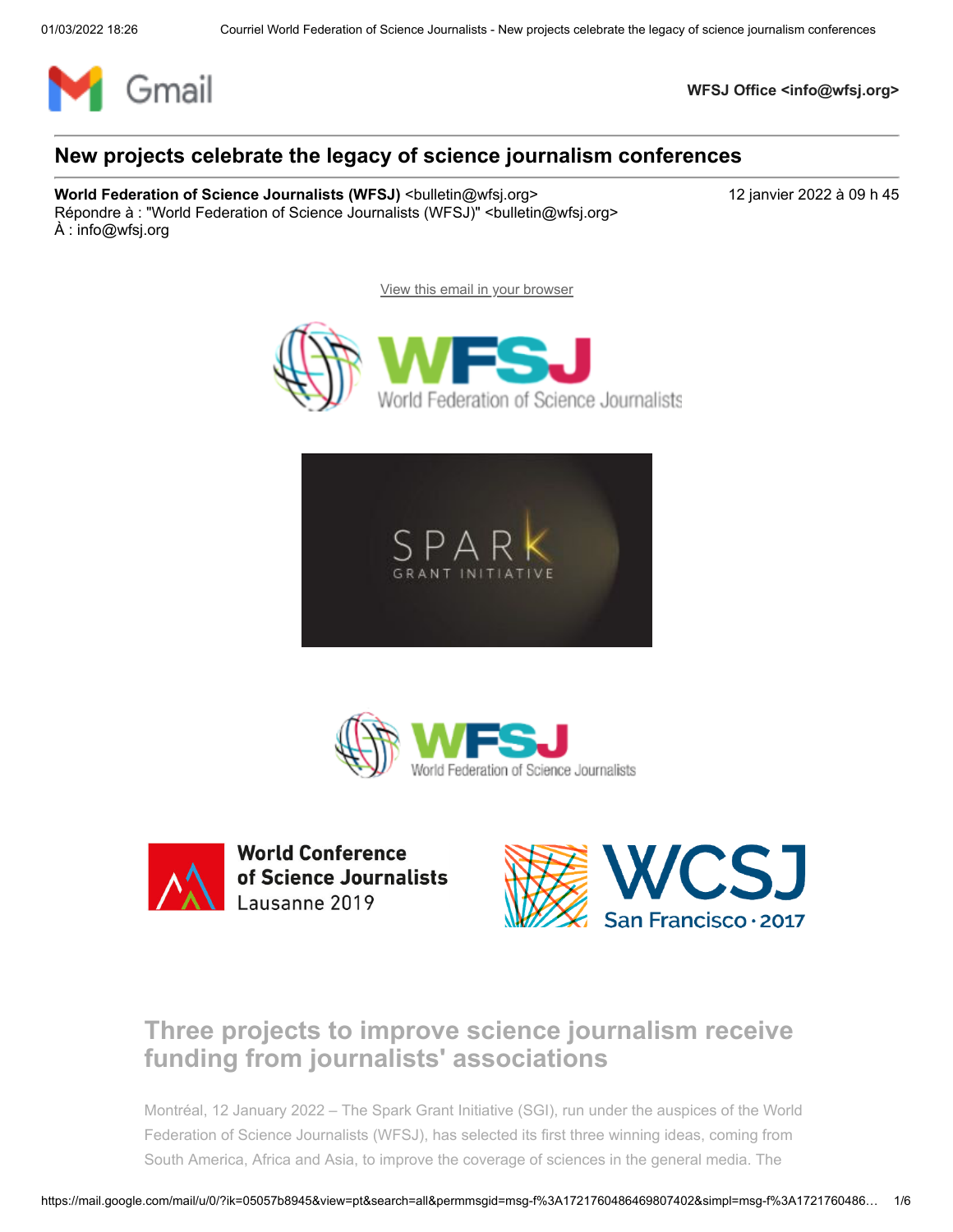#### 01/03/2022 18:26 Courriel World Federation of Science Journalists - New projects celebrate the legacy of science journalism conferences

SGI, launched and funded by five science journalists' associations in Europe and the United States, will grant each project with US\$20,000, the first results of which will be presented at the next World Conference of Science Journalists (WCSJ), in Medellin, Colombia, in late June 2022.

"The jury has been amazed by the high quality of the majority of the proposals submitted. The choice, based on a list of detailed criteria, has been tough to make. We would like to warmly thank all the participating teams for their efforts, and we congratulate the three winners, whose projects are very promising," said **Olivier Dessibourg**, chairman of the SGI and president of its jury. The jury of nine experienced science journalists – 5 men and 4 women – skimmed through 37 submissions from all over the world.



#### **NEPAL, with Chhatra Karki**

Climate change with its effects in the Himalayan region is the main topic that 8 science journalists from Nepal, India and Bangladesh will discuss in depth in the bootcamp workshops for science journalists proposed by Nepalese science journalist **Chhatra Karki**. Karki has covered news, feature and stories on climate change, science and technology, environment, health and education. In recent years he was Editor of the NEPAL NEWS Online News Portal. The mutual-learning exercise is meant to help reporters inject scientific evidence in their reporting on climate, and to discuss the challenges faced by working climate journalists, and devise strategies to overcome them through intense discussion debates and critical reflection. A web-based platform will allow journalists to share their stories, feature articles and commentaries on various facets of climate science with each other and with the respective audiences. "This project has been considered as very interesting as, while being original, it is coming from a region that is sometimes forgotten when talking about science journalism needs," said Dessibourg.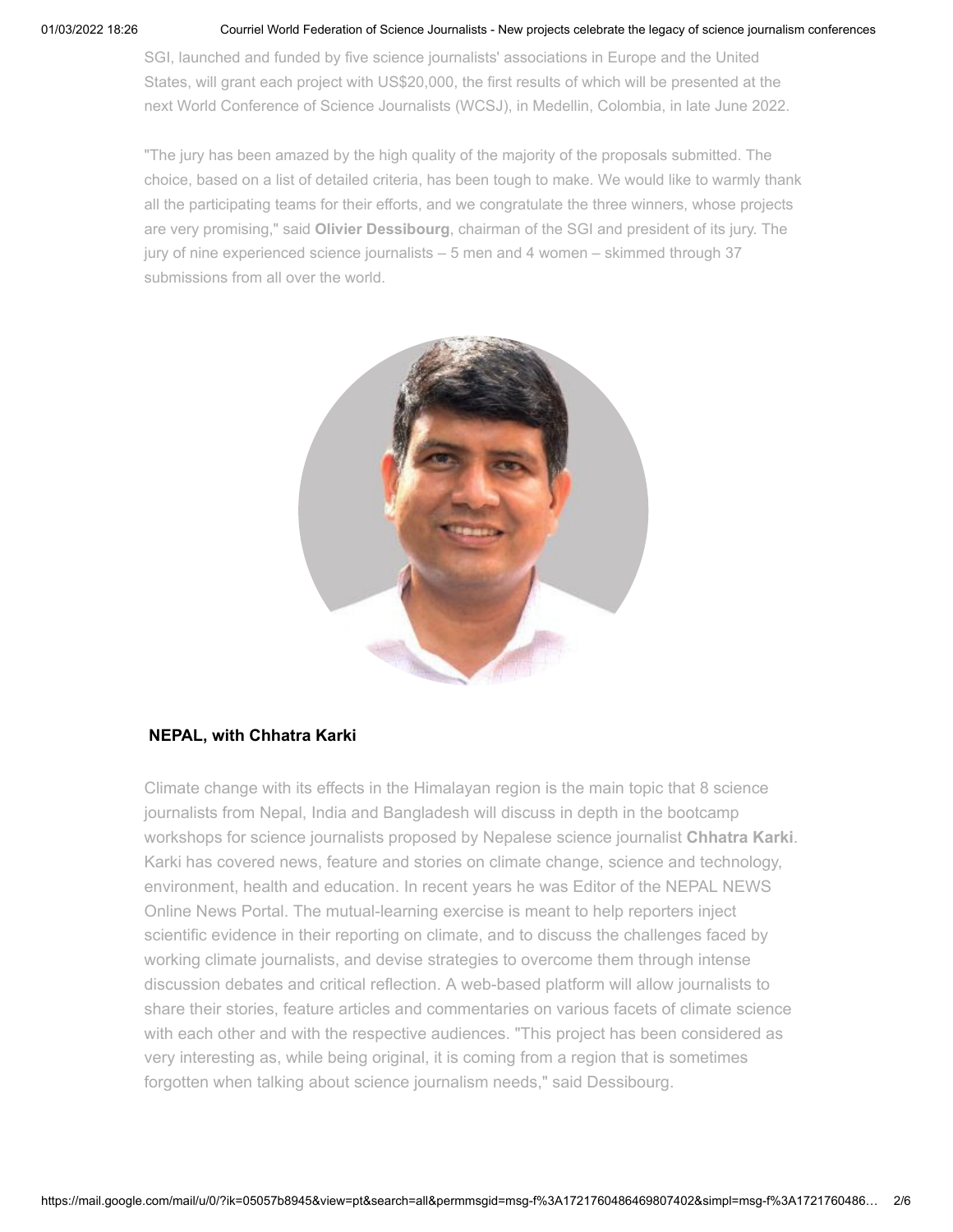

#### **TOGO, with Kossi Balao**

The proposal of assisting the French-speaking Africa science journalists' network (RJSAF) in the organisation of the first conference of science journalists in French-speaking Africa, and of launching a francophone science journalists platform, came from the Togolese science journalist **Kossi Balao**, who obtained support from the French Association of Science Journalists in the news media (AJSPI), the Swiss Association of Science Journalism (SASJ) and the Quebec Association of Science Communication (ACS). Balao is the founder of the newspaper The Confidential Report, and a contributor to various media outlets, including Scientific African Magazine. He was one of the winners of the United Nations Voices of a Brighter Future journalism competition. The conference aims at enabling francophone journalists to work on international reporting projects and to organize a prize to reward cross border reporting. "This conference will put the science journalism in the French-speaking part of Africa in the spotlight, and will very likely strengthen the network with the entire French-speaking world", said the president of the SGI jury.



### **CHILE, with Lindzi Wessel**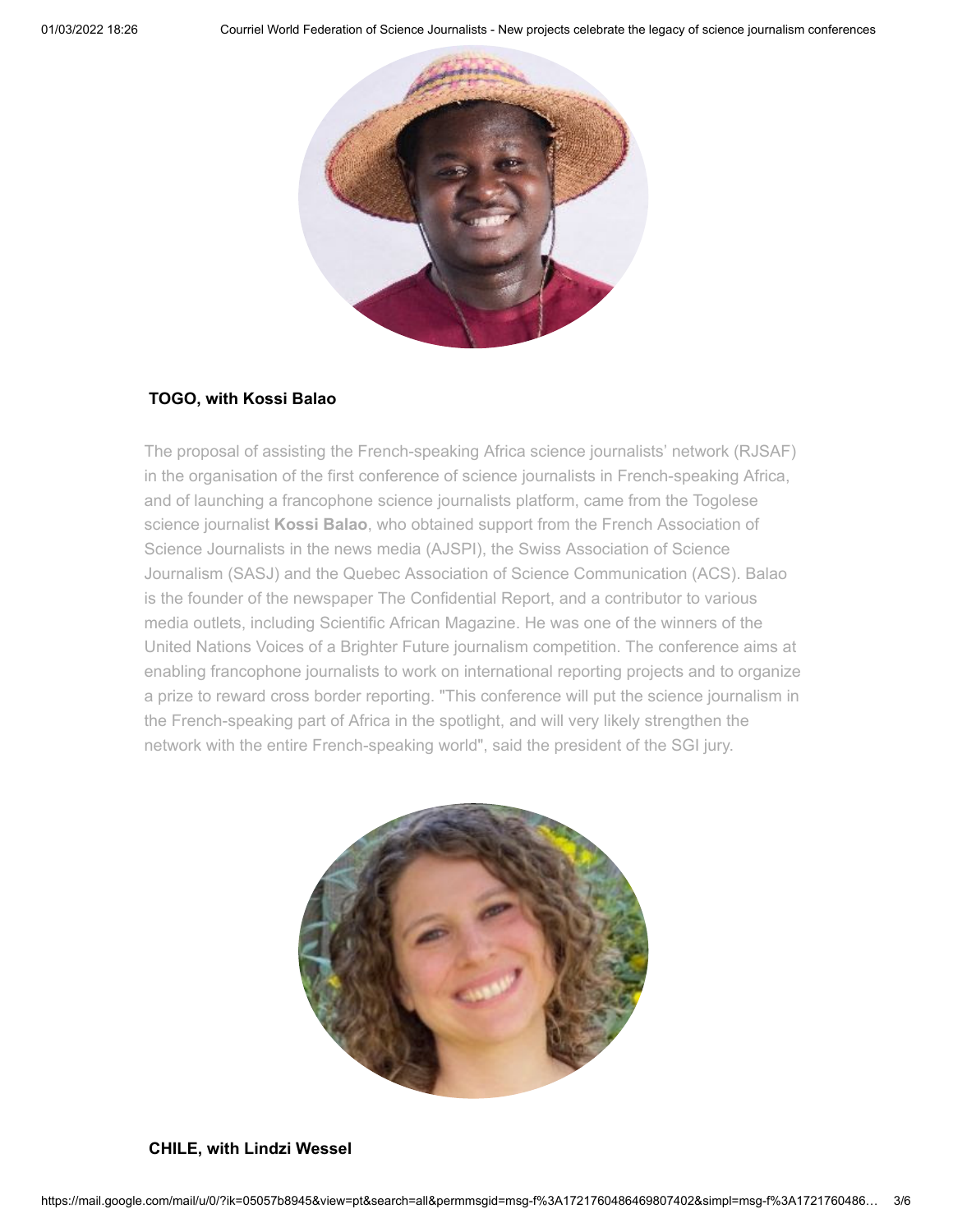The third grant was assigned to **Lindzi Wessel**, a bilingual science journalist born and raised in the US and now based in Chile. Wessel has been covering a broad range of subjects, including the intersection of politics and science and sexual harassment in universities. Her stories have appeared in international outlets including Science, Nature, and The Washington Post. With input from science journalists in Chile, including leadership from the WFSJ-affiliate The Chilean Association of Journalists and Professionals for the Communication of Science (ACHIPEC), Wessel will organize a symposium focused on advancing science journalism training there. The symposium, based in Santiago and designed to attract between 150 and 200 people, will also provide the basis for ongoing actions by documenting expert discussions of best practices, opportunities for universities to provide more science journalism training and making calls to action aimed at various stakeholders. "The Jury thought that this well structured project responded to a need in South America, and might take part in the efforts by the WFSJ to set up regional events and conferences on science journalism under its auspices", said Dessibourg.

The SGI was originally funded with US\$100,000 provided by the Swiss Association of Science Journalism (SASJ), the French Association des journalistes scientifiques de la presse d'information (AJSPI), and Science Writers in Italy (SWIM), which together organized the WCSJ2019 in Lausanne, Switzerland, as well as the National Association of Science Writers (NASW), and the Council for the Advancement of Science Writing (CASW), both from the United States, which put together the WCSJ2017 in San Francisco. The SGI is managed under the auspices of the World Federation of Science Journalists (WFSJ). "The ambitious goal is to strengthen science journalism locally while also benefitting the worldwide community. We will showcase the first results of the funded projects at the World Conference of Science Journalists WCSJ2022 in Medellín, Colombia," said **Milica Momčilović**, president of WFSJ, who is member of the jury. Part of the endowment was put aside for possible follow-ups, and for supporting a new round of funding.

"Each of these projects represents a tangible legacy of the last two editions of the WCSJ," said WFSJ Executive Director **Tim Lougheed**. "And just as these conferences serve to strengthen the bonds within our global community, these initiatives will further strengthen the bonds within our member associations. It has been extremely satisfying to have the opportunity of providing support in such a meaningful way. We want to inspire emulators, and we also hope sponsors will come forward and offer to fund these useful grants in the long term".

#### **NOTE FOR THE EDITORS**

*The World Conference of Science Journalists (WCSJ, [www.wcsj.org](http://www.wcsj.org/)) is the biggest global event on science journalism, attracting approximately 1,200 journalists covering science and medical issues, as well as international experts, scientists, and communicators, among others. WCSJ2017 in San Francisco (26–30 October 2017) and WCSJ2019 in Lausanne (1-5 July 2019) both attracted more than 1,300 attendees. WCSJ2022 Medellin will be hosted at the extraordinary venue of the city's Jardin Botánico de Medellín from*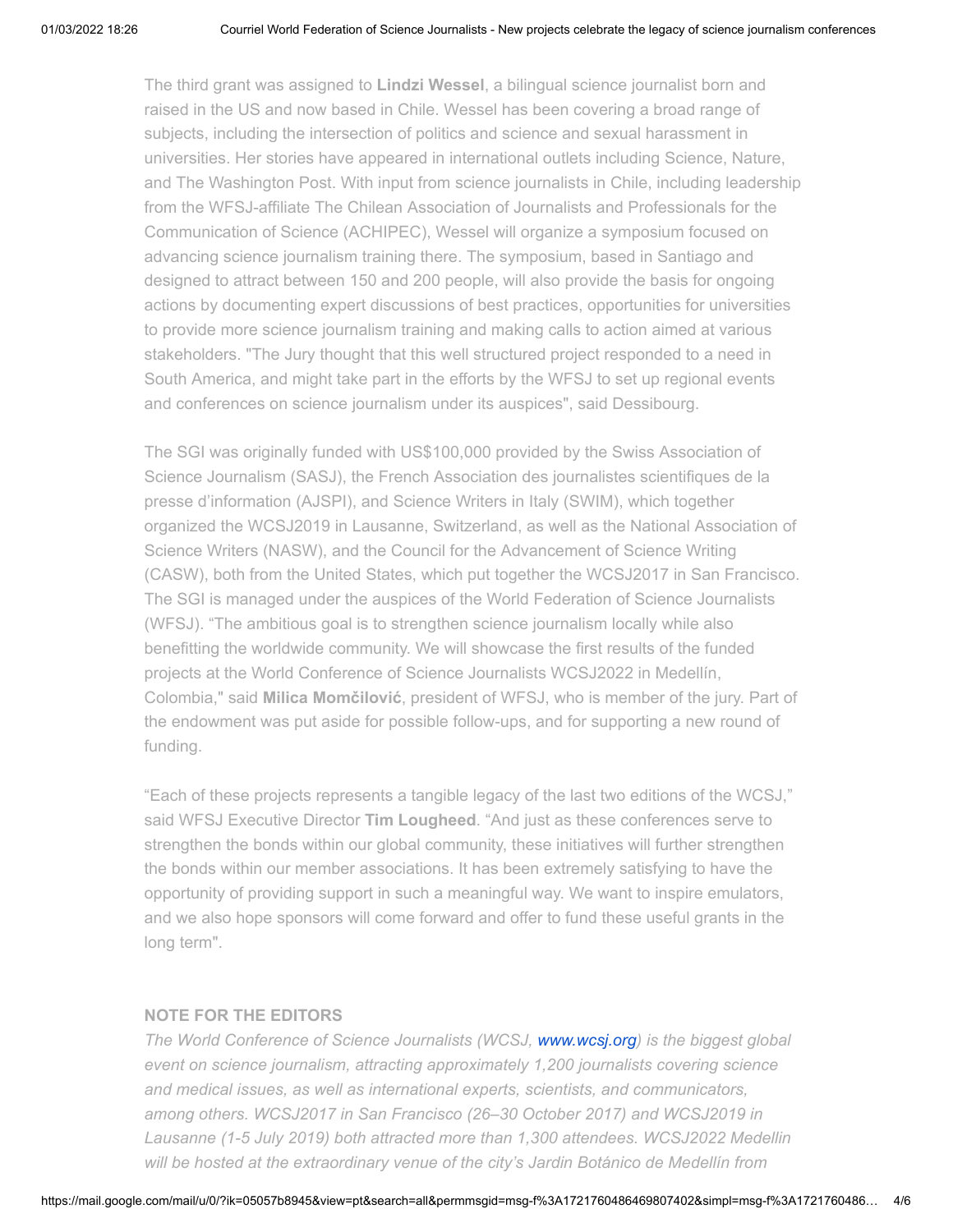*June 27 to July 1, 2022, with a virtual experience that begins on June 13.*

Contacts: • Olivier Dessibourg chairman of the Spark Grant Initiative and President of the Jury [dessibourgolivier@gmail.com](mailto:dessibourgolivier@gmail.com), +41 78 712 8868

• Milica Momčilović President WFSJ and SGI Jury Member [milica.momcilovic@wfsj.org](mailto:milica.momcilovic@wfsj.org)





CASW Advancement